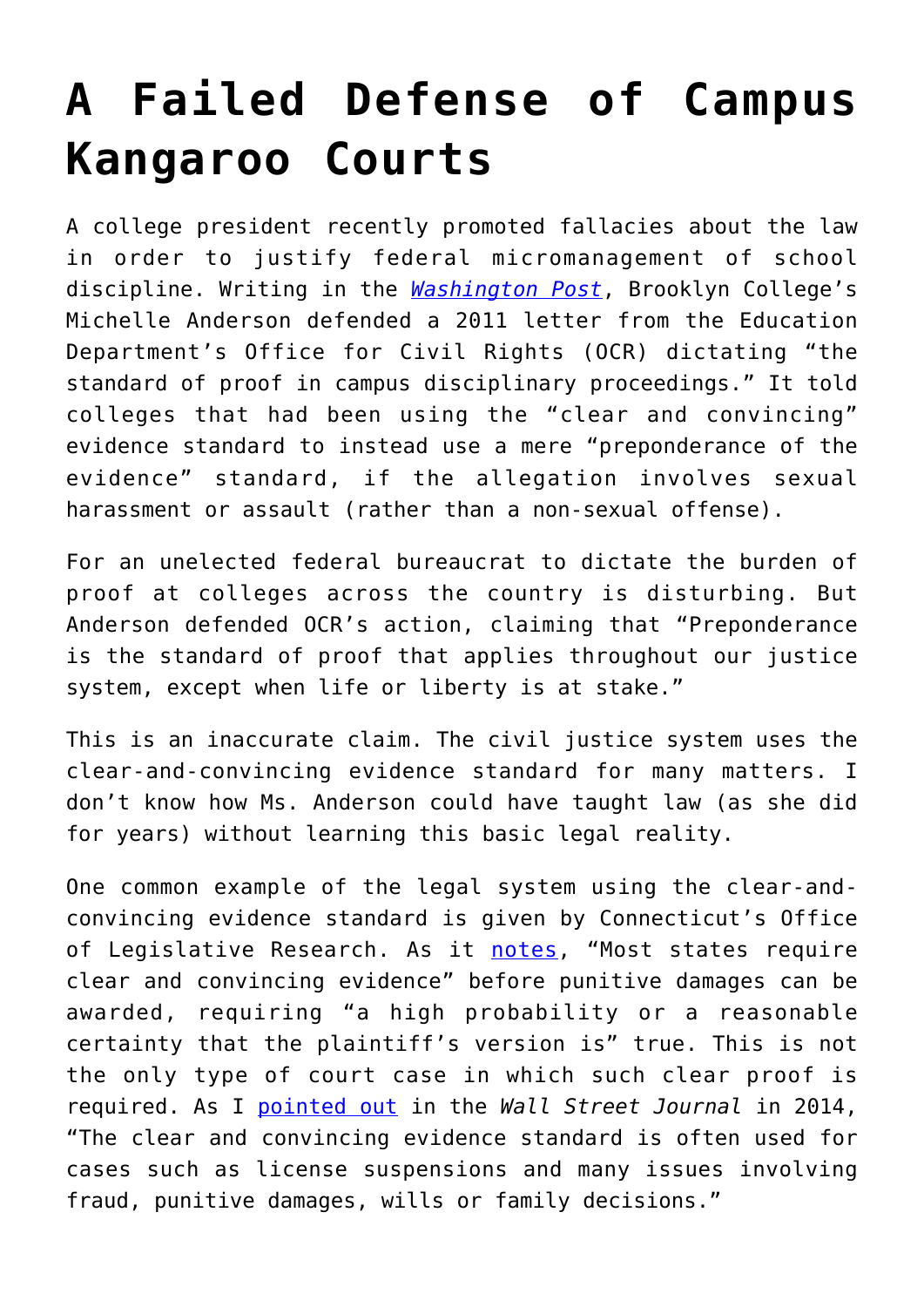Anderson believes that if the court system applies a preponderance standard, so, too, must campus disciplinary proceedings. But this belief has no logical or historical basis. Colleges used a higher standard in campus disciplinary proceedings for many years, without any objection from the courts. As James Picozzi noted in 1987 in the *Yale Law Journal*, "Courts, universities, and student defendants all seem to agree that the appropriate standard of proof in student disciplinary cases is one of 'clear and convincing' evidence." (*University Disciplinary Process: What's Fair, What's Due, and What You Don't Get*, 96 Yale L. J. 2132, 2159 n. 17 (1987)).

A federal appellate judge, Jose Cabranes, continued to advocate the use of the clear-and-convincing standard in campus disciplinary proceedings in a January 2017 [op-ed in the](https://www.washingtonpost.com/opinions/if-colleges-keep-killing-academic-freedom-civilization-will-die-too/2017/01/10/74b6fcc2-d2c3-11e6-9cb0-54ab630851e8_story.html?utm_term=.05a3c869426d) *[Washington Post](https://www.washingtonpost.com/opinions/if-colleges-keep-killing-academic-freedom-civilization-will-die-too/2017/01/10/74b6fcc2-d2c3-11e6-9cb0-54ab630851e8_story.html?utm_term=.05a3c869426d)*, which also noted that "the American Association of University Professors has [described](https://www.aaup.org/file/RIR%202014.pdf) [it] as essential in any fair proceeding."

 Although colleges stopped using the clear-and-convincing standard for sexual harassment and assault allegations after the Education Department ordered them to in 2011, many of them (such as Duke University, or the University of Virginia's Honor System) still use that higher standard of proof for other types of allegations, such as vandalism, non-sexual assaults, or honor code violations.

The April 4, 2011 "Dear Colleague" [letter](http://collegeinsurrection.com/2012/09/education-dept-unlawfully-changes-burden-of-proof-in-college-sexual-harassment-cases/) that Anderson defends also contains more disturbing forms of federal micromanagement, as [noted earlier,](http://www.cnsnews.com/commentary/hans-bader/time-end-obama-era-fed-micromanagement-colleges-under-title-ix) along with bad legal advice for colleges. It encouraged colleges to restrict crossexamination by the accused, even though the Supreme Court called cross-examination the "greatest legal engine ever invented for the discovery of truth" in its decision in *Lilly v. Virginia*, 527 U.S. 116, 124 (1999) – and campus crossexamination is also a specifically [protected right](http://law.justia.com/cases/oregon/court-of-appeals/2016/a152675.html) under some state Administrative Procedure Acts. In a [departure](http://www.cnsnews.com/commentary/hans-bader/time-end-obama-era-fed-micromanagement-colleges-under-title-ix) from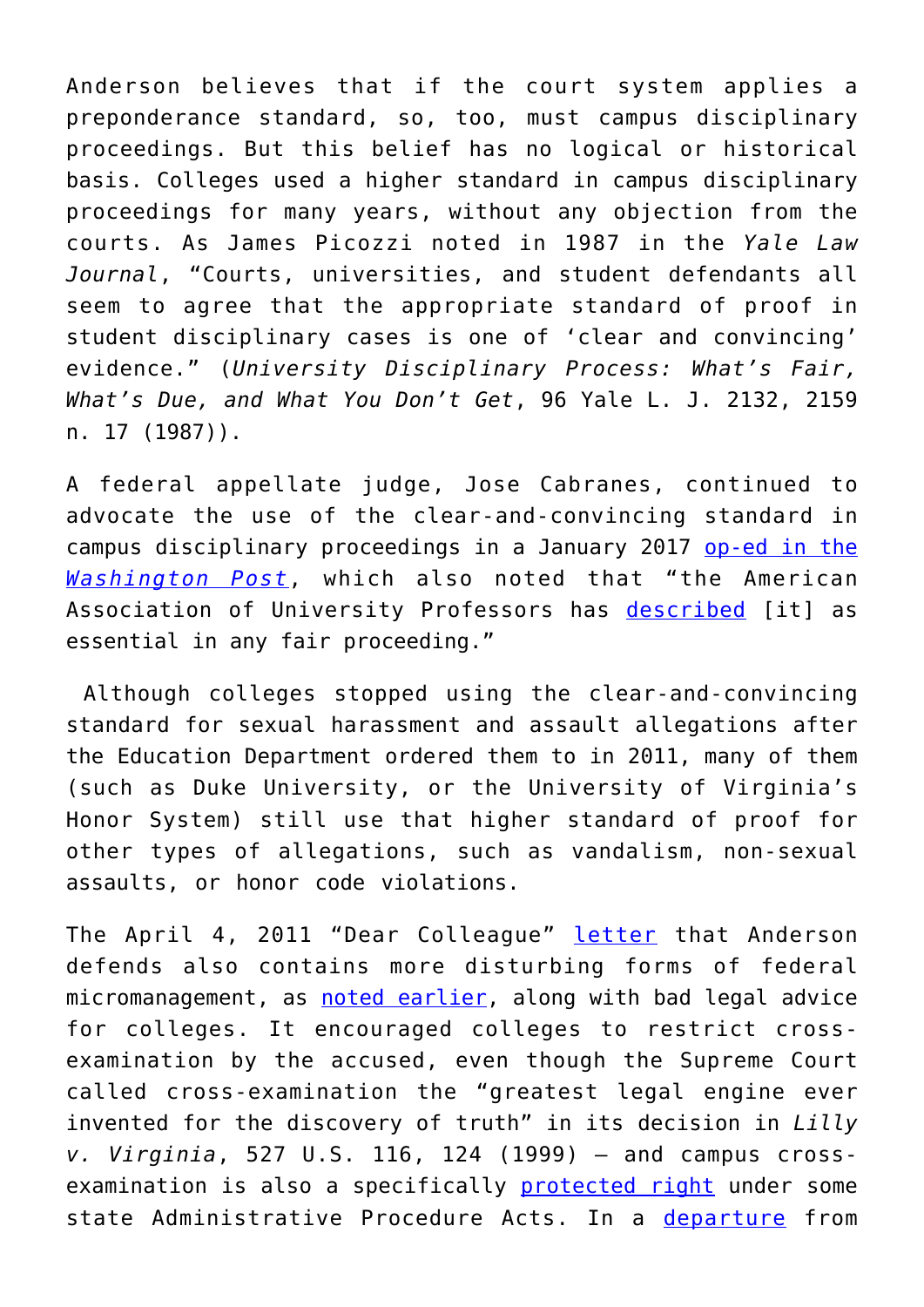[longstanding](https://www.washingtonpost.com/news/volokh-conspiracy/wp/2017/01/31/the-path-to-obamas-dear-colleague-letter/?utm_term=.872e4744b081) Education Department [policy](https://www.ncherm.org/documents/114-OklahomaStateUniversity--06032054.pdf), it also demanded that colleges regulate [off-campus](http://www.cnsnews.com/commentary/hans-bader/time-end-obama-era-fed-micromanagement-colleges-under-title-ix) conduct (which led to people being investigated for sexual harassment for off-campus [speech](http://www.cnsnews.com/commentary/hans-bader/obama-admin-pressures-colleges-adopt-unconstitutional-speech-codes) [about sexual issues](http://www.cnsnews.com/commentary/hans-bader/obama-admin-pressures-colleges-adopt-unconstitutional-speech-codes), such as an essay criticizing campus "sexual paranoia" in the *[Chronicle of Higher Education](http://www.chronicle.com/article/Sexual-Paranoia-Strikes/190351/)*). And it ignored past agency rulings by demanding that colleges allow complainants to appeal not-guilty verdicts unless the accused is barred from appealing (which [critics](https://www.washingtonpost.com/news/volokh-conspiracy/wp/2017/01/31/the-path-to-obamas-dear-colleague-letter/?utm_term=.872e4744b081) viewed as akin to [double jeopardy\)](https://www.thefire.org/why-the-office-for-civil-rights-april-dear-colleague-letter-was-2011s-biggest-fire-fight/).

Anderson is not troubled by any of this federal overreaching. Although she doesn't explain why the standard of proof should be the same in campus disciplinary proceedings as in civil litigation, the Education Department tried to justify this position in its April 4, 2011 letter. It reasoned that the lower "preponderance" standard was "the standard of proof established for violations of civil-rights laws" in lawsuits brought in federal court. Therefore, it claimed, preponderance must also be "the appropriate standard for" schools to use in "investigating allegations of sexual harassment or violence.'"

But as [discussed earlier,](http://collegeinsurrection.com/2012/09/education-dept-unlawfully-changes-burden-of-proof-in-college-sexual-harassment-cases/) that is a red herring, since the mere existence of harassment or assault by a student (as proven by a preponderance of evidence) doesn't give rise to liability on the part of the school; only the school's faulty response to it can. Liability under Title IX is based on whether the school mishandled sexual harassment or assault allegations, not whether students engaged in harassment. Students cannot violate Title IX; only schools can be sued under Title IX, not individuals. (*See, e.g., Smith v. Metropolitan School District* (1997).) Moreover, Students "are not agents of the school," so their actions don't count as the actions of the school. (*See UWM Post v. Bd. of Regents*  $(1991)$ .

As the Education Department admitted in its 1997 "Sexual Harassment Guidance," "Title IX does not make a school responsible for the actions of harassing students, but rather